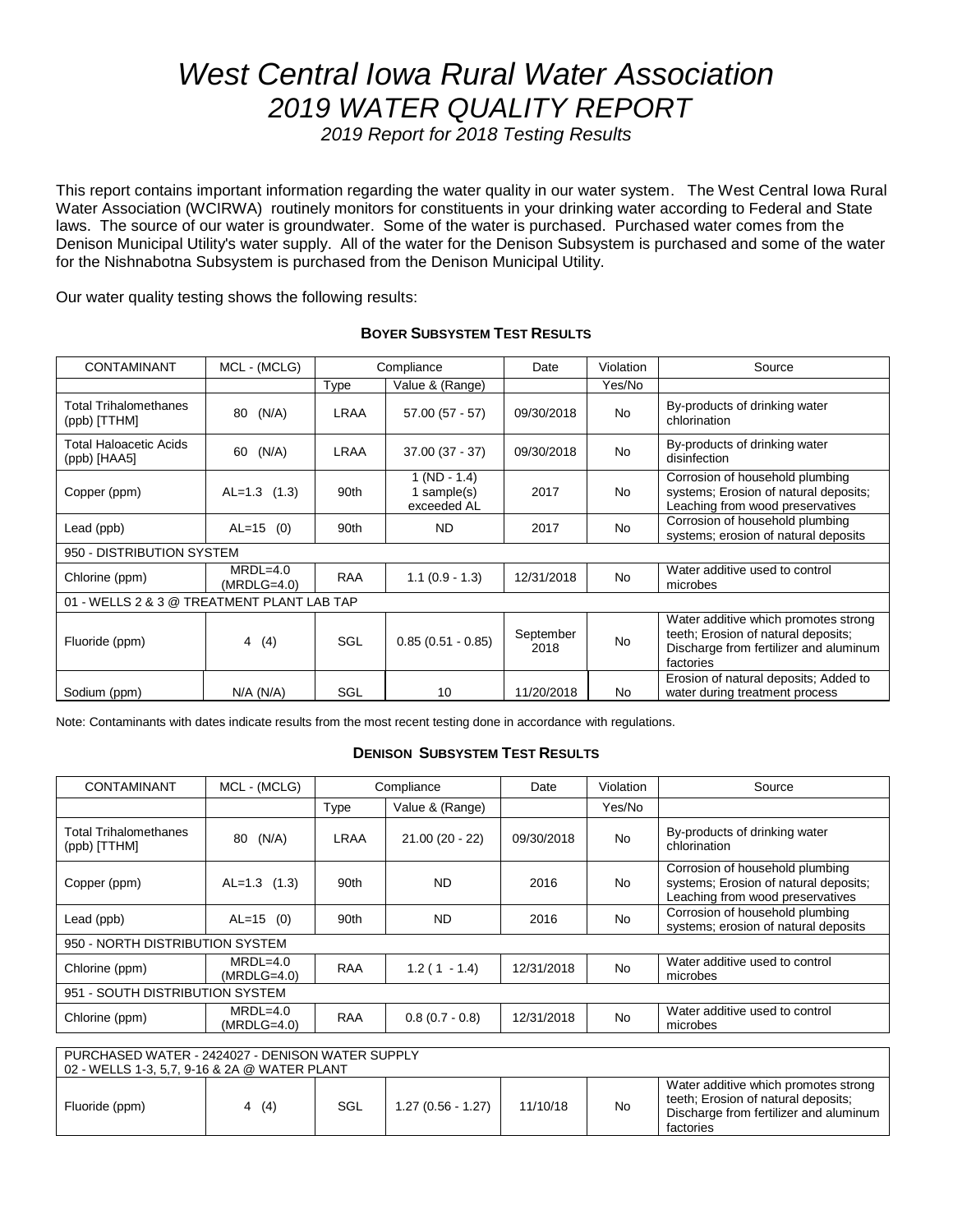| Sodium (ppm)         | (N/A)<br>N/A | SGL | 26.9  | 03/14/2017 | <b>No</b> | Erosion of natural deposits; Added to<br>water during treatment process                           |
|----------------------|--------------|-----|-------|------------|-----------|---------------------------------------------------------------------------------------------------|
| Nitrate (as N) (ppm) | 10(10)       | SGL | < 1.0 | 09/12/2018 | No        | Runoff from fertilizer use; Leaching<br>from septic tanks, sewage; Erosion of<br>natural deposits |

Note: Contaminants with dates indicate results from the most recent testing done in accordance with regulations.

#### **NISHNABOTNA SUBSYSTEM TEST RESULTS**

| CONTAMINANT                                                                                      | MCL - (MCLG)                |             | Compliance          | Date              | Violation | Source                                                                                                                             |
|--------------------------------------------------------------------------------------------------|-----------------------------|-------------|---------------------|-------------------|-----------|------------------------------------------------------------------------------------------------------------------------------------|
|                                                                                                  |                             | Type        | Value & (Range)     |                   | Yes/No    |                                                                                                                                    |
| <b>Total Trihalomethanes</b><br>(ppb) [TTHM]                                                     | 80 (N/A)                    | <b>LRAA</b> | 26.00 (20 - 31)     | 09/30/2018        | <b>No</b> | By-products of drinking water<br>chlorination                                                                                      |
| <b>Total Haloacetic Acids</b><br>(ppb) [HAA5]                                                    | 60 (N/A)                    | LRAA        | $9.00(9 - 9)$       | 09/30/2018        | <b>No</b> | By-products of drinking water<br>disinfection                                                                                      |
| Lead (ppb)                                                                                       | $AL=15$ (0)                 | 90th        | $0.00$ (ND - 3)     | 2017              | <b>No</b> | Corrosion of household plumbing<br>systems; erosion of natural deposits                                                            |
| Copper (ppm)                                                                                     | $AL=1.3$ (1.3)              | 90th        | $0.71$ (ND - 0.96)  | 2017              | <b>No</b> | Corrosion of household plumbing<br>systems; Erosion of natural deposits;<br>Leaching from wood preservatives                       |
| 950 - DISTRIBUTION SYSTEM-WCIRW                                                                  |                             |             |                     |                   |           |                                                                                                                                    |
| Chlorine (ppm)                                                                                   | $MRDL=4.0$<br>$(MRDLG=4.0)$ | <b>RAA</b>  | $0.9(0.7 - 1)$      | 06/30/2018        | <b>No</b> | Water additive used to control<br>microbes                                                                                         |
| 951 - DISTRIBUTION SYSTEM-DENISON                                                                |                             |             |                     |                   |           |                                                                                                                                    |
| Chlorine (ppm)                                                                                   | $MRDL=4.0$<br>$(MRDLG=4.0)$ | <b>RAA</b>  | $0.8(0.7 - 1)$      | 12/31/2018        | <b>No</b> | Water additive used to control<br>microbes                                                                                         |
| 01 - WELLS 1, 3, 5-9 @ WATER PLANT                                                               |                             |             |                     |                   |           |                                                                                                                                    |
| Gross Alpha, inc<br>(pCi/L)                                                                      | 15(0)                       | SGL         | 5.4                 | 06/01/2016        | <b>No</b> | Erosion of natural deposits                                                                                                        |
| Fluoride (ppm)                                                                                   | 4(4)                        | SGL         | $1(0.73 - 1)$       | September<br>2018 | <b>No</b> | Water additive which promotes strong<br>teeth; Erosion of natural deposits;<br>Discharge from fertilizer and aluminum<br>factories |
| Sodium (ppm)                                                                                     | N/A (N/A)                   | SGL         | 8.7                 | 11/20/2018        | <b>No</b> | Erosion of natural deposits; Added to<br>water during treatment process                                                            |
| Nitrate [as N] (ppm)                                                                             | 10(10)                      | SGL         | $7.1(4.7 - 7.1)$    | 2018              | <b>No</b> | Runoff from fertilizer use; Leaching<br>from septic tanks, sewage; Erosion of<br>natural deposits                                  |
| PURCHASED WATER - 2424027 - DENISON WATER SUPPLY<br>02 - WELLS 1-3, 5,7, 9-16 & 2A @ WATER PLANT |                             |             |                     |                   |           |                                                                                                                                    |
| Fluoride (ppm)                                                                                   | 4(4)                        | SGL         | $1.27(0.56 - 1.27)$ | 11/10/18          | <b>No</b> | Water additive which promotes strong<br>teeth; Erosion of natural deposits;<br>Discharge from fertilizer and aluminum<br>factories |
| Sodium (ppm)                                                                                     | $N/A$ $(N/A)$               | SGL         | 26.9                | 03/14/2017        | <b>No</b> | Erosion of natural deposits; Added to<br>water during treatment process                                                            |
| Nitrate (as N) (ppm)                                                                             | 10(10)                      | SGL         | < 1.0               | 09/12/2018        | <b>No</b> | Runoff from fertilizer use; Leaching<br>from septic tanks, sewage; Erosion of<br>natural deposits                                  |

Note: Contaminants with dates indicate results from the most recent testing done in accordance with regulations.

## **UNREGULATED CONTAMINANTS**

The U.S. Environmental Protection Agency developed an Unregulated Contaminant Monitoring program to better understand the existence of contaminants in the environment that are not regulated by the national Primary Drinking Water regulations, which are known or anticipated to occur at public water systems and may warrant regulation under the safe Drinking Water act. Unregulated contaminants are those for which EPA has not established drinking water standards. The purpose of unregulated contaminant monitoring is to assist EPA in determining the occurrence of unregulated contaminants in drinking water and whether future regulation is warranted. WCIRWA, Nishnabotna Subsystem was selected to test for numerous contaminants at three different sites in 2018. Those results indicate the following: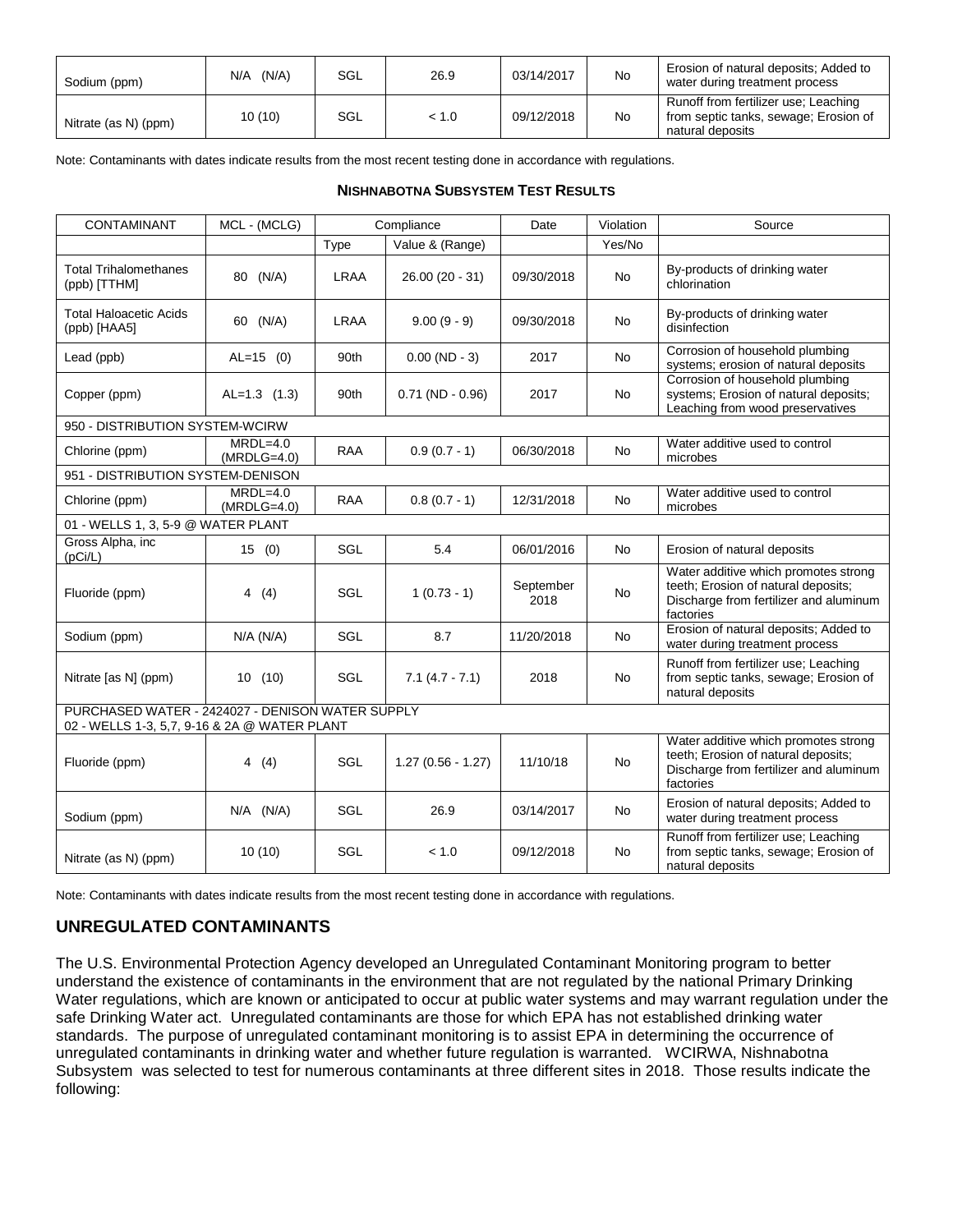#### **UNREGULATED CONTAMINANTS RESULTS: WCIRWA NISHNABOTNA SUBSYSTEM**

NISHNABOTNA DISTRIBUTION Location: N23-36-01 & N18-35-01

| Analvte | Unit            | Average Value | Date       |
|---------|-----------------|---------------|------------|
| HAA5    | $\mu$ g/L (ppb) |               | 12/11/2018 |
| HAA6Br  | $\mu$ g/L (ppb) | 8.40          | 06/05/2018 |
| HAA9    | $\mu$ g/L (ppb) | 14.78         | 12/11/2018 |

NISHNABOTNA PLANT TP Entry Point #1

| Analyte         | Unit                                  | √alue<br>Average<br>. | Date<br>.                         |
|-----------------|---------------------------------------|-----------------------|-----------------------------------|
| naanese<br>vid' | $\mu$ q/L<br>'nnh<br><b>INNN</b><br>◡ |                       | 10040<br>06/0<br>/2018<br>۱Д<br>. |

#### NISHNABOTNA WELL Entry Point #1

| Analyte        | Unit                                                                | Value<br><b>AVerage</b> | Date<br>.                       |
|----------------|---------------------------------------------------------------------|-------------------------|---------------------------------|
| <b>Bromide</b> | $\overline{a}$<br>$\mu$ q/L<br>Inn <sub>k</sub><br><b>INNN</b><br>◡ | $\sim$<br>ےت            | 10010<br>,,,<br>≀∠∪⊺ö<br>$\sim$ |

#### **DEFINITIONS**

- Maximum Contaminant Level (MCL) The highest level of a contaminant that is allowed in drinking water. MCLs are set as close to the MCLGs as feasible using the best available treatment technology.
- Maximum Contaminant Level Goal (MCLG) -- The level of a contaminant in drinking water below which there is no known or expected risk to health. MCLGs allow for a margin of safety.
- ppb -- parts per billion.
- ppm -- parts per million.
- pCi/L picocuries per liter
- N/A Not applicable
- ND -- Not detected
- RAA Running Annual Average
- Treatment Technique (TT) A required process intended to reduce the level of a contaminant in drinking water.
- Action Level (AL) The concentration of a contaminant which, if exceeded, triggers treatment or other requirements which a water system must follow.
- Maximum Residual Disinfectant Level Goal (MRDLG) The level of a drinking water disinfectant below which there is no known or expected risk to health. MRDLGs do not reflect the benefits of the use of disinfectants to control microbial contaminants.
- Maximum Residual Disinfectant Level (MRDL) The highest level of a disinfectant allowed in drinking water. There is convincing evidence that addition of a disinfectant is necessary for control of microbial contaminants.
- SGL Single Sample Result
- RTCR Revised Total Coliform Rule
- NTU Nephelometric Turbidity Units
- µg/L Micrograms per liter or parts per billion (ppb). Parts of contaminant per billion parts of water. One part per billion is equivalent to a single penny in ten million dollars.

### **GENERAL INFORMATION**

Drinking water, including bottled water, may reasonably be expected to contain at least small amounts of some contaminants. The presence of contaminants does not necessarily indicate that water posed a health risk. More information about contaminants or potential health effects can be obtained by calling the Environmental Protection Agency's Safe Drinking Water Hotline (800-426-4791).

Some people may be more vulnerable to contaminants in drinking water than the general population. Immunocompromised persons such as persons with cancer undergoing chemotherapy, persons who have undergone organ transplants, people with HIV/AIDS or other immune system disorders, some elderly, and infants can be particularly at risk from infections. These people should seek advice about drinking water from their health care providers. EPA/CDC guidelines on appropriate means to lessen the risk of infection by *Cryptosporidium* and other microbial contaminants are available from the Safe Drinking Water Hotline (800-426-4791).

If present, elevated levels of lead can cause serious health problems, especially for pregnant women and young children. Lead in drinking water is primarily from materials and components associated with service lines and home plumbing. West Central Iowa Rural Water Association is responsible for providing high quality drinking water, but cannot control the variety of materials used in plumbing components. When your water has been sitting for several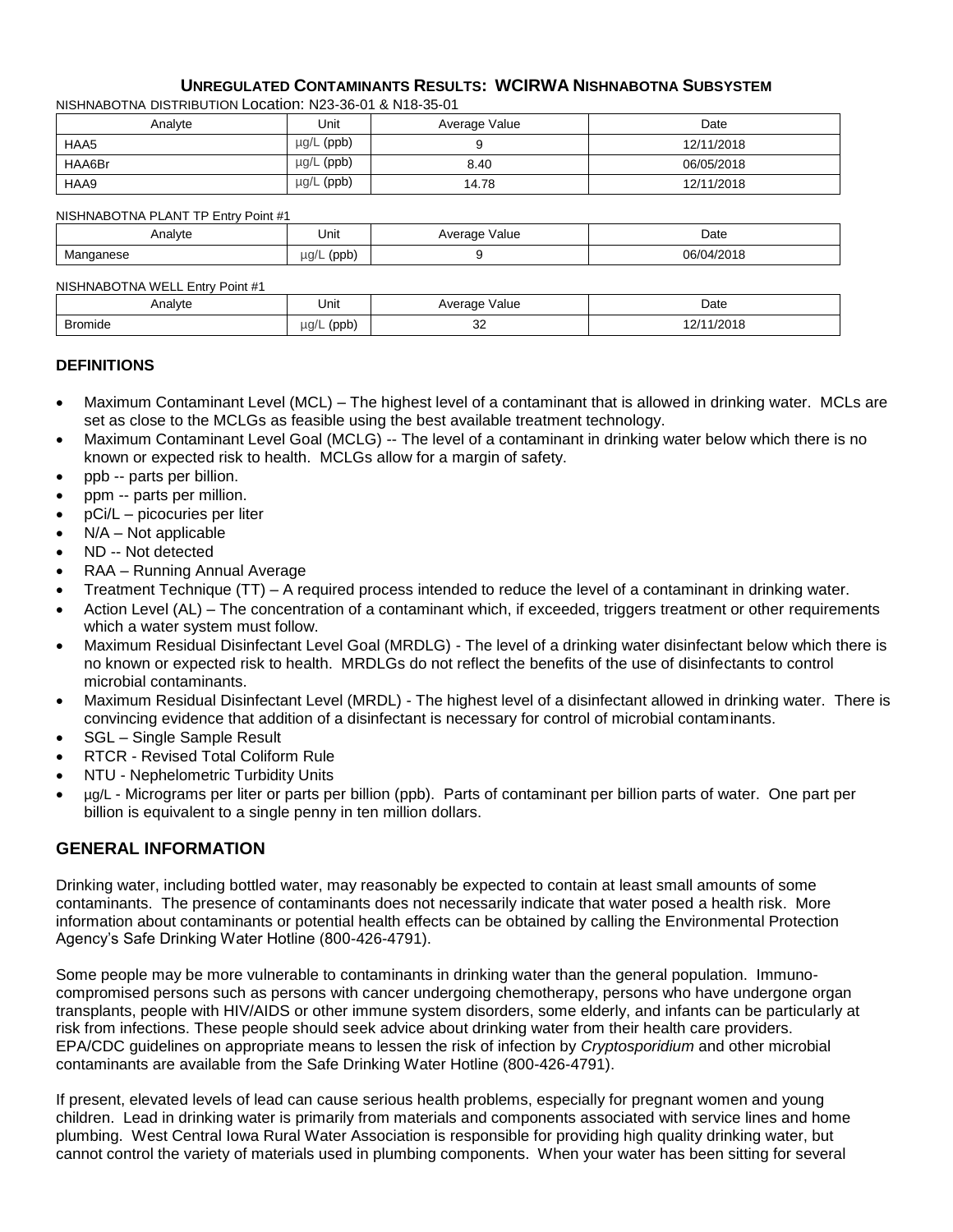hours, you can minimize the potential for lead exposure by flushing your tap for 30 seconds to 2 minutes before using water for drinking or cooking. If you are concerned about lead in your water, you may wish to have your water tested. Information on lead in drinking water, testing methods and steps you can take to minimize exposure is available from the Safe Drinking Water Hotline or at [http://www.epa.gov/safewater/lead.](http://www.epa.gov/safewater/lead)

## **ADDITIONAL HEALTH INFORMATION**

Nitrate in drinking water at levels above 10 ppm is a health risk for infants of less than six months of age. High nitrate levels in drinking water can cause blue baby syndrome. Nitrate levels may rise quickly for short periods of time because of rainfall or agricultural activity. If you are caring for an infant, you should ask advise from your health care provider.

## **SOURCE WATER ASSESSMENT INFORMATION**

The WCIRWA's Boyer System obtains its water from the North Raccoon River sand and gravel of the alluvial aquifer. The alluvial aquifer was determined to be highly susceptible to contamination because the characteristics of the aquifer and overlying materials provide little protection from contamination at the land surface. WCIRWA's Boyer System Alluvial wells will be highly susceptible to surface contaminants such as leaking underground storage tanks, contaminant spills, and excess fertilizer application. A detailed evaluation of your source water was completed by the Iowa Department of Natural Resources, and is available from West Central Iowa Rural Water Assn. at 712-655-2534. The water supply is filtered, disinfected and fluoridated. Incorporated towns that can be served from the Boyer Subsystem include Lidderdale, Westside, and Vail. Also, the Town of Arcadia can be served either from the Boyer Subsystem or the Denison Subsystem.

The WCIRWA's Denison System is served water from the Denison Municipal Utilities (DMU), Supply ID IA2424027 in Denison as a consecutive water supply. This water supply obtains water from an alluvial formation along the Boyer River bottom. The aquifer was determined to be highly susceptible to contamination because the characteristics of the aquifer and overlying materials provide little protection from contamination at the land surface. The alluvial wells will be highly susceptible to surface contaminants such as leaking underground storage tanks, contaminant spills, and excess fertilizer application. A detailed evaluation of the source water was completed by the Iowa Department of Natural Resources, and is available from DMU at 1-712-263-4458. The water supply is filtered, disinfected and fluoridated and softened through a cold lime softening process. Incorporated towns that can be served from the Denison Subsystem include Arthur, Charter Oak, Dow City, Kiron and Schleswig. The incorporated towns of Aspinwall, Arion, Buck Grove and Ricketts are franchised by WCIRWA and are served with DMU water. Also, the Town of Arcadia can be served either from the Boyer Subsystem or the Denison Subsystem.

The WCIRWA's Nishnabotna System obtains its water from the West Nishnabotna sand and gravel of the Alluvial aquifer. The Alluvial aquifer was determined to be highly susceptible to contamination because the characteristics of the aquifer and overlying materials provide little protection from contamination at the land surface. The Alluvial wells will be highly susceptible to surface contaminants such as leaking underground storage tanks, contaminant spills, and excess fertilizer application. A detailed evaluation of the source water was completed by the Iowa Department of Natural Resources, and is available from the Manager at 712-655-2534 or 888-844-2614. The water supply from the Nishnabotna System is filtered, disinfected and fluoridated. This System also obtains some or of its water from Denison Municipal Utilities, Supply ID IA2424027. It is a consecutive water supply, where an originating parent supply provides drinking water to one or more downstream supplies. Incorporated towns that can be served from the Nishnabotna Subsystem include Halbur, Irwin and Templeton. The incorporated town of Gray is also served through a franchise agreement with WCIRWA.

## **OTHER INFORMATION**

Implementation of a well head protection program is being done for the Nishnabotna Subsystem with the assistance of the Iowa Rural Water Association and the Natural Resource Conservation Service. A well head protection program allows for an area of up to 2,000 feet around a public well to be put into set-aside areas. It is a known fact that native grasses will filter surface runoff and contaminants. Currently, WCIRWA is working with several landowners to achieve this type of protection around our wells. The program is administered through the county NRCS in a similar fashion to the filter strip program along streams and creeks.